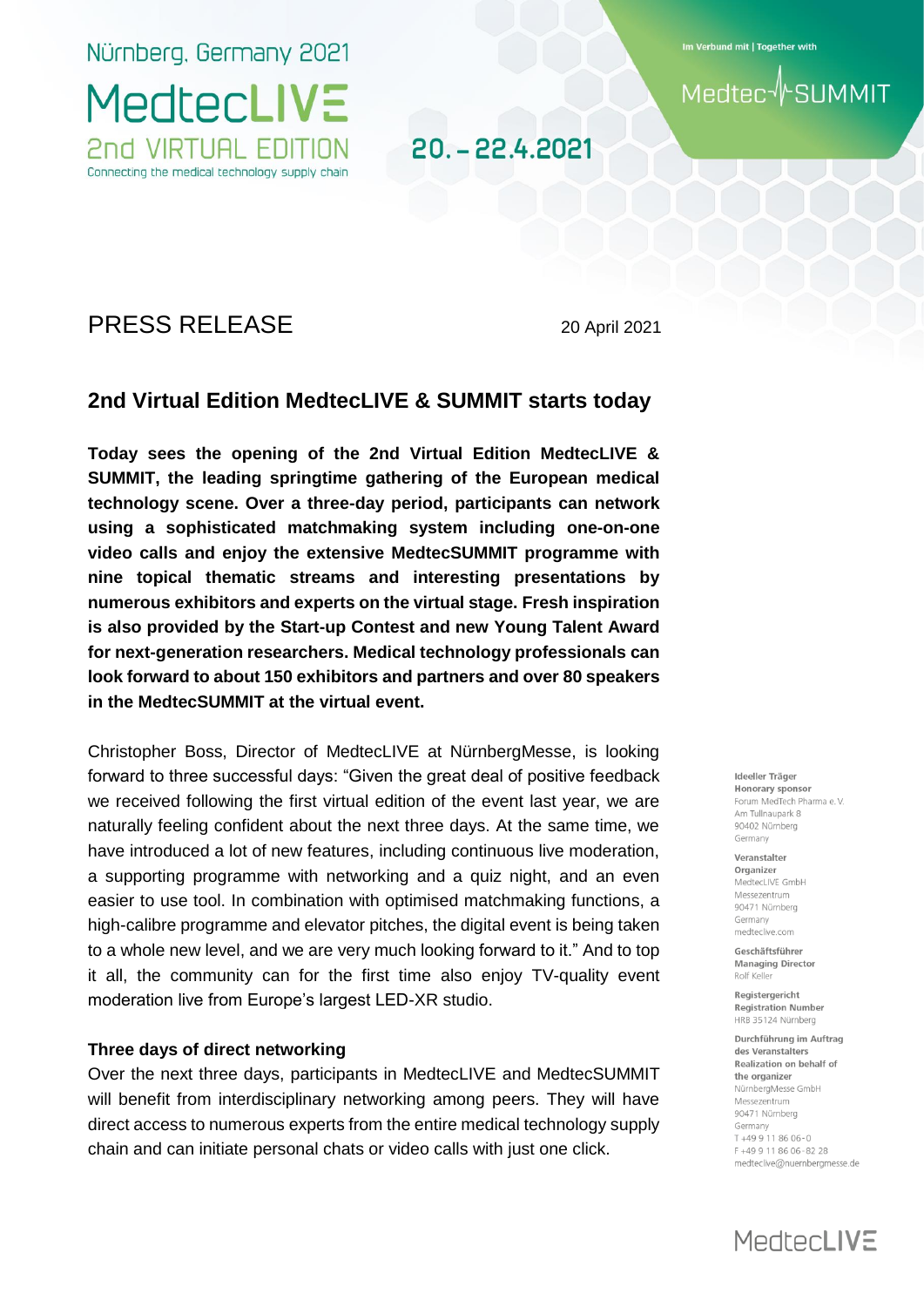Nürnberg, Germany 2021 **MedtecLIVE** 

2nd VIRTUAL EDITION Connecting the medical technology supply chain Im Verbund mit | Together with

# **SUMMIT Medtec**

20. - 22.4.2021

At the virtual event, exhibitors can showcase their companies with comprehensive corporate profiles containing presentation, networking and matchmaking functions. All exhibiting companies also have the option of reaching out to new prospects through a short presentation or 90-second elevator pitches. In this way, those who belong together are brought together virtually.

# **MedtecSUMMIT: Don't hesitate, innovate!**

The congress programme for the MedtecSUMMIT is also very impressive. Over the next three days, it will put the spotlight on topics relevant to research, applications and technology under the streams "Digitalization", "Technology" and "Markets", providing inspiration for a viable, strong and innovative sector.

A particular highlight will be an expert round-up on the MDR: Under the heading "Regulation: Don't hesitate, innovate!", experts will answer questions on issues like clinical testing or the certification of AI products. For the first time this year, the programme will also have a clinical component organised in cooperation with the German Society for Orthopaedics and Trauma Surgery (DGOU). Another highlight is the presentation of the study "The industrial healthcare sector in Bavaria" by Hubert Aiwanger, Bavarian Minister for Economic Affairs, Regional Development and Energy and Klaus Holetschek, Bavarian Minister for Health and Care. The complete programme for trade fair and congress is available from: **www.medteclive.com**. The MedtecSUMMIT is organised by Bayern Innovativ GmbH on behalf of the Bavarian Ministry of Economic Affairs, Regional Development and Energy.

# **Ideal support for the next generation**

MedtecLIVE once again offers emerging talent and start-ups a dedicated platform. The MedtecLIVE Young Talent Award will for the first time provide active support for the next generation. This spring, budding medical technology professionals submitted their master's dissertations or final degree papers for pre-selection. During MedtecLIVE the five best candidates will get the chance to present their work live to the jury and other interested members of the professional audience. The winner will also receive an exclusive meeting with a high-ranking representative of an exhibiting company, as well as attractive prizes.